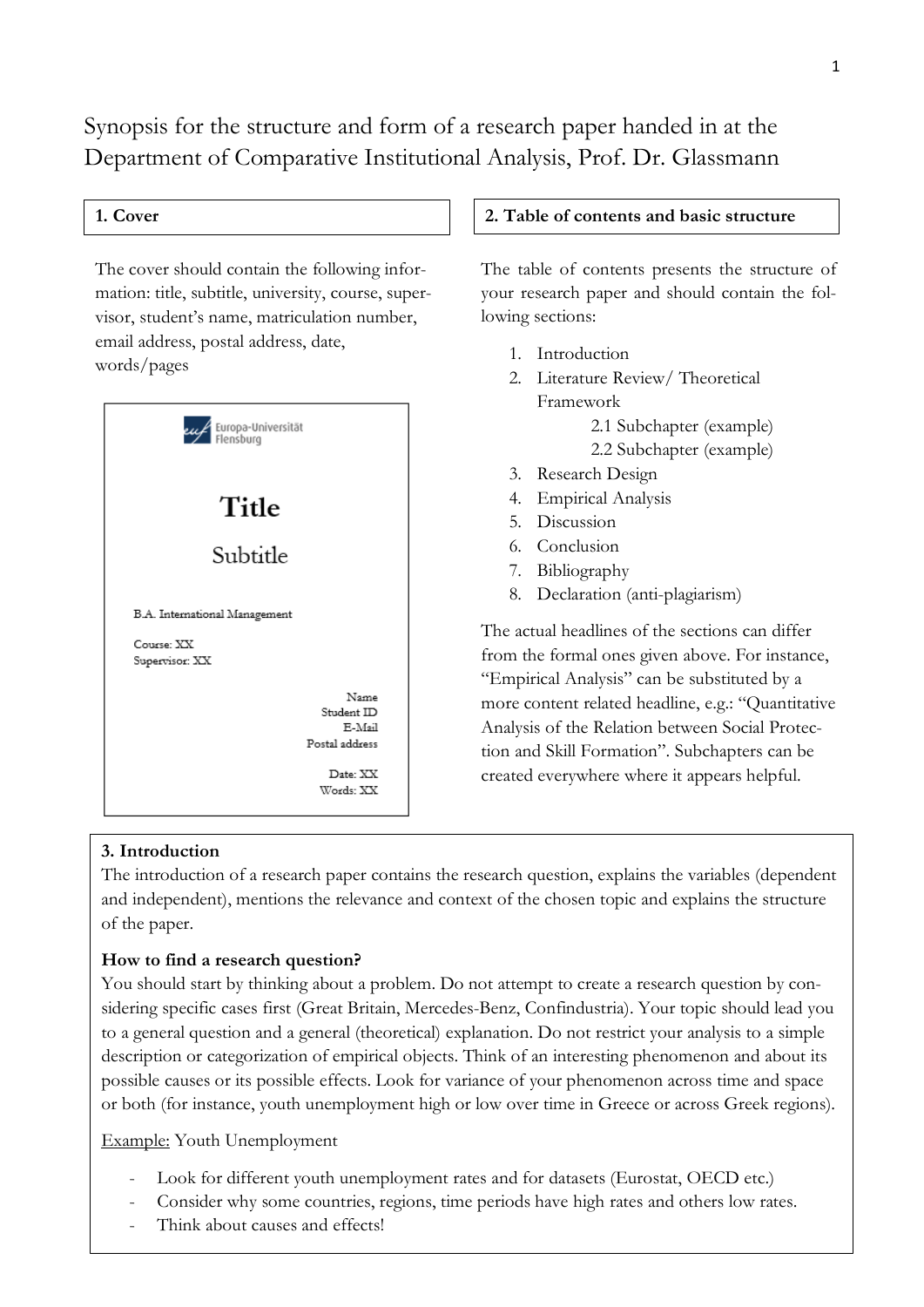## **4. Literature Review/ Theoretical Framework**

This section requires a systematic literature review and discussion of theories on the recent state of the art of the literature related to your research question. Discuss the theories and present the arguments in your own words. After discussing the theoretical literature, you should finish this section with a theory you consider most convincing to answer your research question. Link the theory to your research question and derive hypotheses.

#### Example:

- Problem: Youth Unemployment
- Theories on labour markets
	- Subchapter 1 economic theories
	- Subchapter 2 cultural theories
	- Subchapter 3 institutional theories (H1: A high incidence of vocational training leads to low youth unemployment rates, H2: etc.

#### **5. Research Design**

In the research design section it is demonstrated how you operationalize your theory. By choosing quantitative, qualitative or a mixed methods design, you determine in which way you measure your empirical object and test your hypotheses. Depending on whether you want to explain causal effects (quantitative analysis) or causal mechanisms (qualitative analysis), you have to select an adequate method with regard to your research question. In this section, you should also mention the selected indicators, data sources and problems that occur during the research process.

#### Example:



#### **6. Empirical Analysis**

In this section you discuss how the chosen method is applied and what results are obtained. You may want to start with descriptive statistics and depict how country cases etc. are located on two dimensions. You may carry on with your analysis by demonstrating the strength of the variable relationship, do a regression analysis or select cases and do a (comparative) case study. Keep in mind that describing is not enough! You should explain the researched phenomenon. Present the results of your empirical analysis.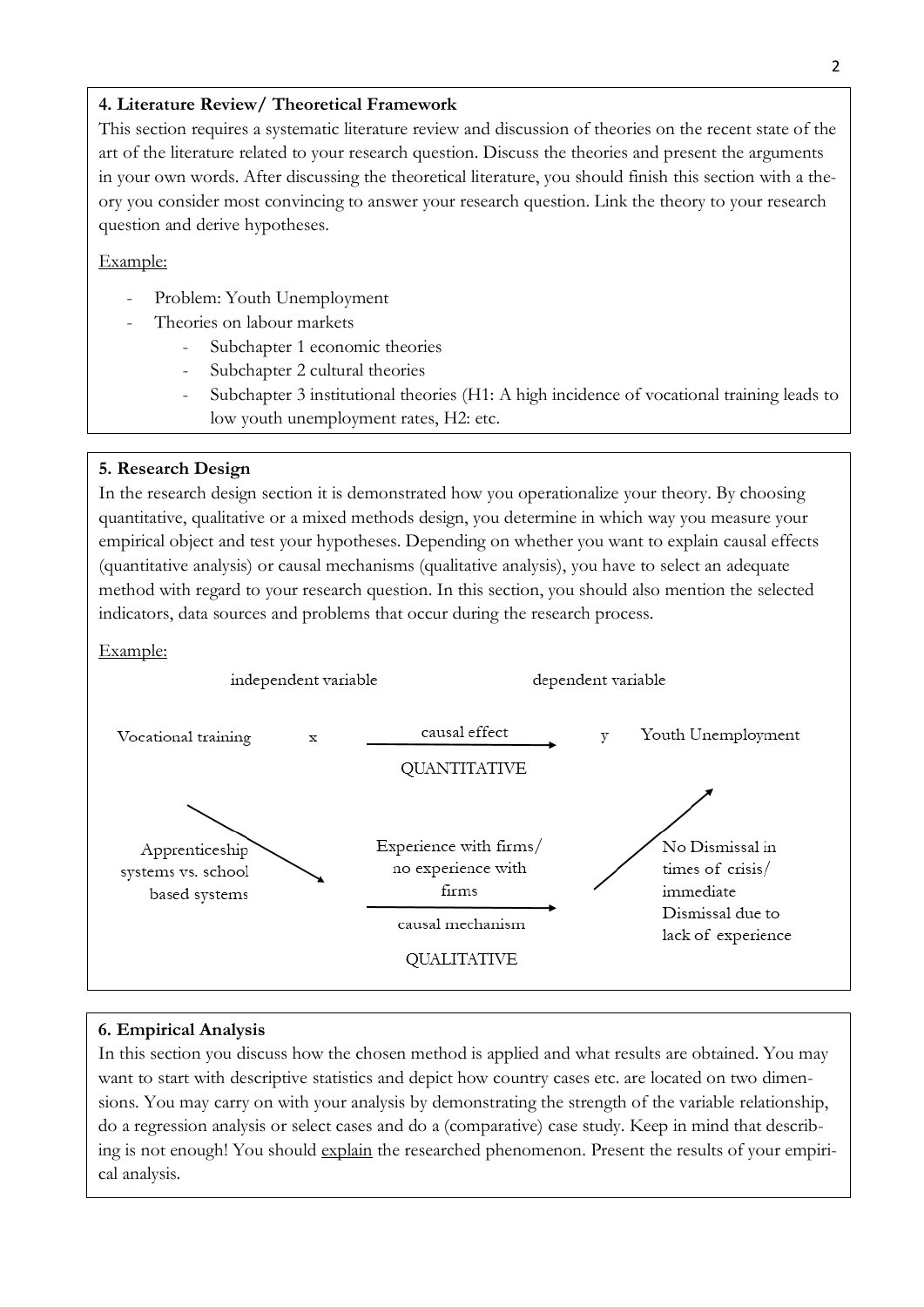# **7. Discussion**

In this section you should interpret your empirical results. How do you make sense of the findings? Are the results supporting or not supporting your hypotheses? Have you found any surprising results? etc.

# **8. Conclusion**

Do not exclusively summarize your paper in the conclusion. A brief summary of the results is useful; yet it is more important to link your empirical results to your theoretical assumptions. Are there any open questions that could be addressed in the future?

### **9. Bibliography**

At the end of each research paper you have to list all your references alphabetically in the bibliography. There are several styles for creating a proper reference list. Below we give an example which you can follow.

The first section of your bibliography should contain scientific journal articles, scientific books and chapters in books. As a rule of thumb, the number of scientific (!) sources should be equal to the number of pages (text) of your paper.

Books: Author's surname, Author's first name, (date of publication): Book Title. Place of Publishing: Publisher.

E.g.:

Cottrell, Stella. (2008): The Study Skills Handbook (3rd ed.). Basingstoke: Palgrave Macmillan.

Rietbergen, Peter (2006): Europe. A Cultural History. London: Routledge.

Chapters in books:

ster.com/dictionary/justice

O'Neil, James M. and Egan, Jean. (1992): Men's and women's gender role journeys: A metaphor for healing, transition, and transformation, in Wainrib, Barbara. R. (ed.): Gender issues across the life cycle. New York: Springer: 107-123.

Articles: Author's surname, Author's first name (date of publication): Article Title. Journal Title, volume (issue): page numbers.

E.g.:

Glassmann, Ulrich (2016): Social Rights, Family Networks and Regional Varieties of Capitalism, in: Regional Studies, 50(1): 35-51.

The second section contains data sources and generally internet sources.

Internet sources: Author's surname, Author's first name (date of publication): Title. Plattform. Retrieved on month day, year, from link.

E.g.: Riegert, Bernd (2016): Rule of Law under Threat: Poland in the EU Pillory. Deutsche Welle. Retrieved July 29, 2016, from http://www.dw.com/en/rule-of-law-under-threat-poland-inthe-eu-pillory/a-19276653

Merriam-Webster (2016). Justice. Retrieved July 29, 2016, from http://www.merriamweb-